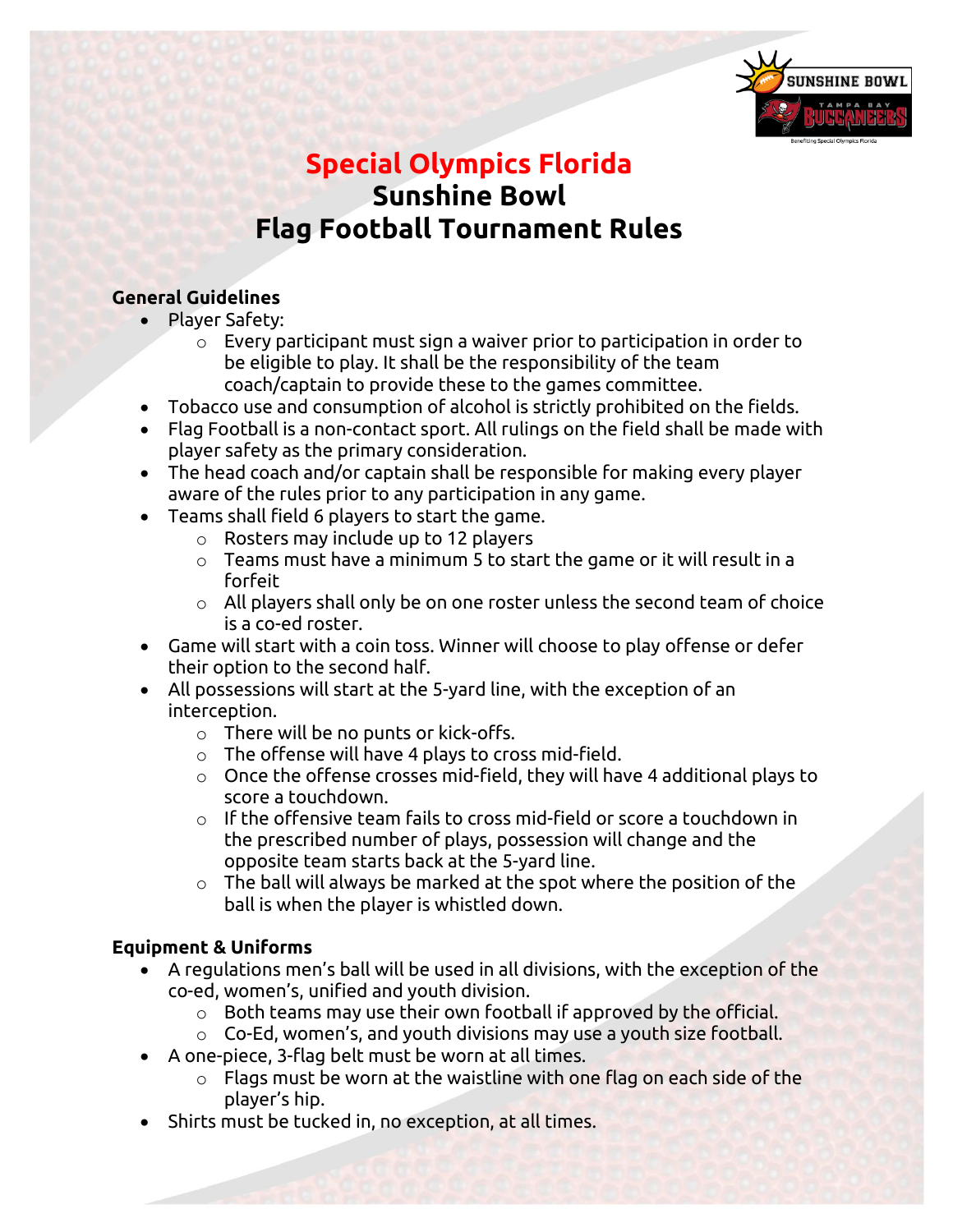

- Shorts/pants with NO pockets must be worn.
	- $\circ$  If pockets zip shut, then they can be worn.
	- o No tape or reversal of shorts will be allowed.
- Players may wear rubber/plastic cleats or athletic shoes.
	- o Metal cleats, spikes, are not acceptable.
- No watches, wristbands, bracelets, rings, or any other jewelry-like accessories shall be worn on the wrist/hand.

#### **Timing**

- Games will 30 minutes running clock, until the last 2 minutes of the game
	- o Each time is permitted 1 timeout per game
	- $\circ$  Clock will only stop on injuries and timeouts
	- $\circ$  A stop-clock scenario will be in effect starting at the 2-minute mark. Clock will stop on all dead ball whistles
- There will be no clock for overtime
	- o Each team will get one chance (4 plays) to score from midfield.
	- o Winner will be determined by points scored or yardage gained.
- Every down, there will be a 25 second play clock to snap the ball

#### **Scoring**

- Touchdown: 6 points
- Extra Points: 1 point from the 5-yard line or 2 points from the 10-yard line o ONLY the 2 point attempt is returnable upon interception.
- Safety: 2 points
	- $\circ$  Awarded to the defensive team if the ball carrier has their flag pulled or "fumbles" the ball into their own end zone.
- No mercy rule will be in effect at any point in time of the game.

#### **Running the Ball**

- The ball carrier may not stiff arm or shield their flag from being pulled by a defender.
- The ball will be marked at the spot of were the ball is positioned when declared down.
	- $\circ$  Ball is declared down when the player's flag clip is "broken," the ball carrier's knee touches the ground, or the ball is "fumbled" and hits the ground.
	- $\circ$  The football will be considered an extension of the arm. If any hand by itself or with the ball in possession touches the ground, it will not be blown dead.
- Flag Guarding will be defined by the following:
	- o Swinging the hand or arm over the flag belt
	- o Stiff arm
	- o Placing the ball in a possession over the flag belt
	- $\circ$  Lowering the shoulders or arm over the flag belt
- The defense may not push the ball carrier out of bounds nor use contact to disrupt a play.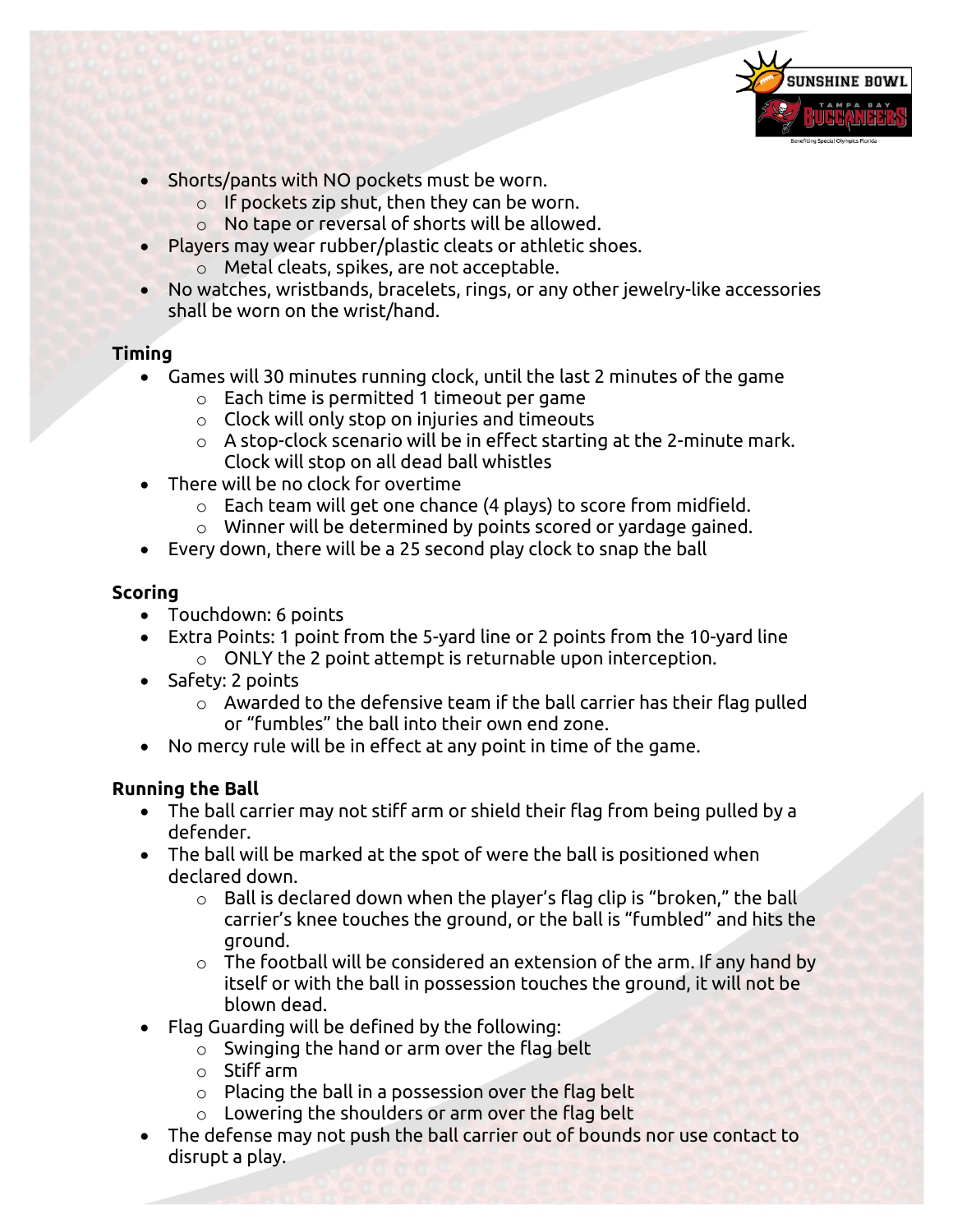

- If the ball carrier's flag falls off inadvertently during a play, the play will be blown dead.
- There will be no fumbles.
	- o Ball is to be considered dead when it hits the ground.
	- o If the ball is "fumbled" during a hand-off exchange or a receiver's hand, it will be marked down at the spot.
	- o A "fumbled" ball cannot be intercepted or caught in the air.

## **Passing & Receiving**

- All players on the field are eligible to receive a pass from the QB (first person receiving the snap).
- Only 1 player will be allowed in motion at the snap parallel to the line of scrimmage.
- There will only be 1 forward pass permitted per play.
	- o Backwards passes will be unlimited.
	- o You may not lateral back to someone behind the LOS once you've crossed it and have that person throw a forward pass.
	- o You cannot you step over the LOS and go back behind it and pass.
- Players need at least 1 foot in bounds when making a catch.
	- $\circ$  All interceptions are returnable, with the exception of a 1-point extra point conversion attempt.
- Ineligible Receivers
	- $\circ$  All players must start the down with a flag belt on.
	- $\circ$  Those who start the down with no flag belt will be deemed an "ineligible receiver."
	- $\circ$  If a player steps out of bounds and enters the field of play, they will also become ineligible to receive a pass.
- Passes caught simultaneously with the defense will be blown dead immediately and be awarded to the offense.
- Defenders may not strip the ball from the carrier's hands, nor deflag a receiver before catching the ball.
	- $\circ$  If deflagged player receive the ball, the play will be blown dead and a penalty will be administered.

## **Rushing**

- All players rushing the QB will have a verbal 5 second count by the official.
	- $\circ$  Count will be a "1 and 2 and 3 and 4 and 5 and go"
	- o The rusher will be eligible to break the line of scrimmage upon hearing "go!"
- There is no maximum to the number of rushers allowed, nor is there a requirement to rush the QB.
- Teams may rush during any down.
- Rushers may not "rough the passer" on a pass attempt.
	- o The ball will be considered an extension of the hand, and physical contact made with the ball while it is still in the hand of the passer or any part of the passer's body will be considered illegal.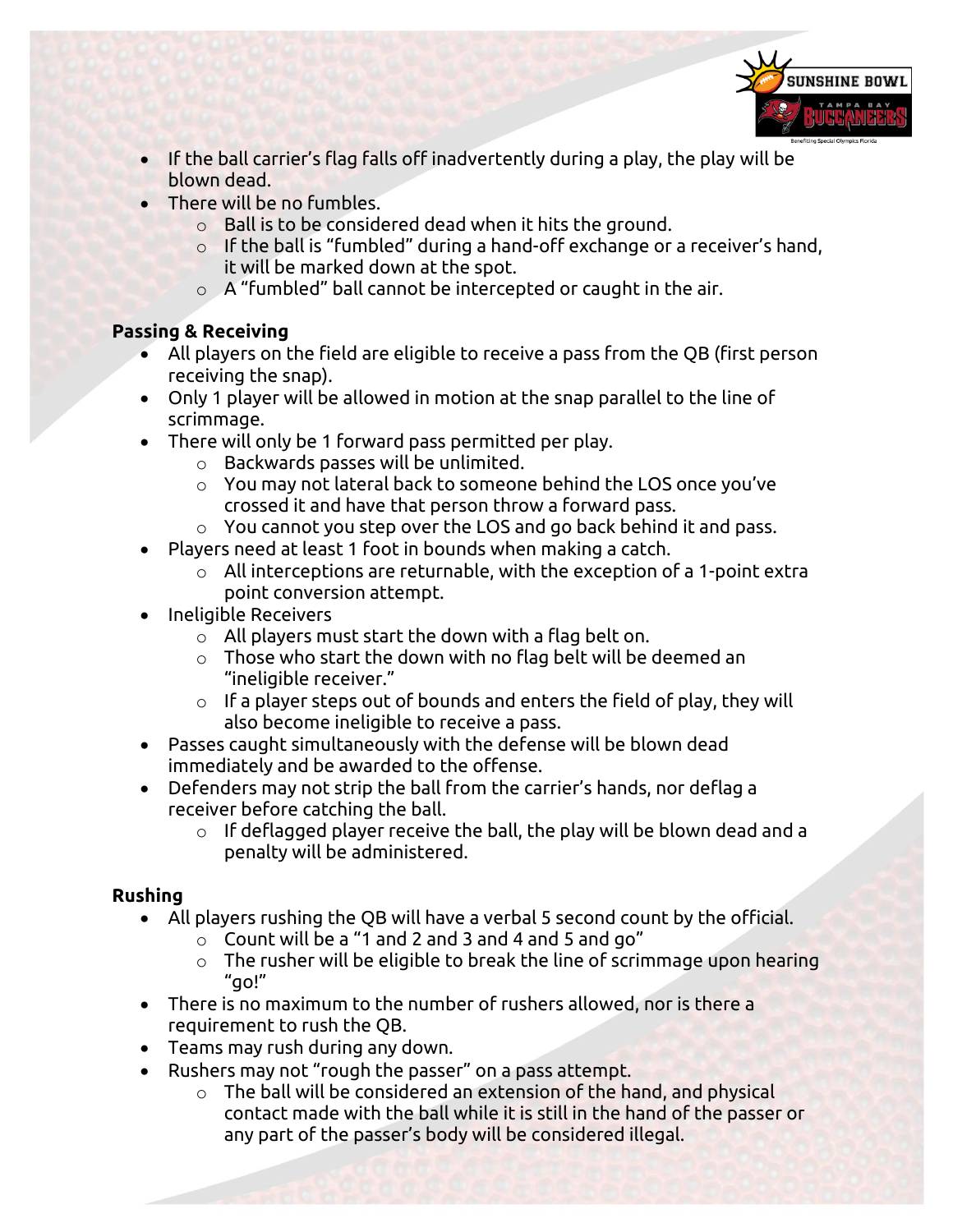

## **Blocking**

- Screening by any player behind the line of scrimmage is allowed as long as there is no contact.
	- o Screeners must have their arms fully extended to the ground at their sides or behind their backs
	- o Any use of arms, elbows, legs, shoulders, or hips to initiate contact during their screen is illegal.
	- o Screen blockers must also give the defender 1 step.
	- $\circ$  After the snap, the blocker may move laterally or backward 2 steps.
- Downfield blocking is allowed as long as the individual blocking is still and does not move.
	- $\circ$  This blocker may not run between the ball carrier and the defender in an effort to impede the defender's progress to the flag.
- Blockers at any point in time may not leave the ground and must be on their fee prior and post-block.

#### **Formation**

- Line of Scrimmage (LOS)
	- $\circ$  The offensive team will have to have a minimum of 3 players on the LOS prior to and during the snap.
	- o A cone will mark the LOS.
	- $\circ$  All offensive players must remain stationary before the snap
		- Teams may have one player in motion parallel to the LOS
- The "center" must snap the ball directly to the person who does the cadence
	- $\circ$  Ball may be hiked through the legs of the center or in a "sideways" motion.
- The person who receives the snap must be a minimum of 2 yards behind the center.

#### **Defense**

- A player is considered down when the flag belt's clip becomes broken, or the flag belt falls off inadvertently.
- Tackling or pushing the ball carrier out of bounds or on the ground is prohibited.
- Defensive players may not pull the receiver's flag before the ball is caught.
- Defenders may not grab or hold onto the offensive players in order to pull the flag.
	- $\circ$  If the grab/hold occurs simultaneously with the flag clip breaking, then there will be no penalty called.

## **Unsportsmanlike Conduct**

- There will be a ZERO tolerance policy for unsportsmanlike conduct.
- Behavior deemed unsportsmanlike is subject, but not limited to:
	- o Fighting
	- o Taunting
	- o Harassing officials or players
	- o Cursing at officials or players
	- o Unnecessary roughness (including tackling)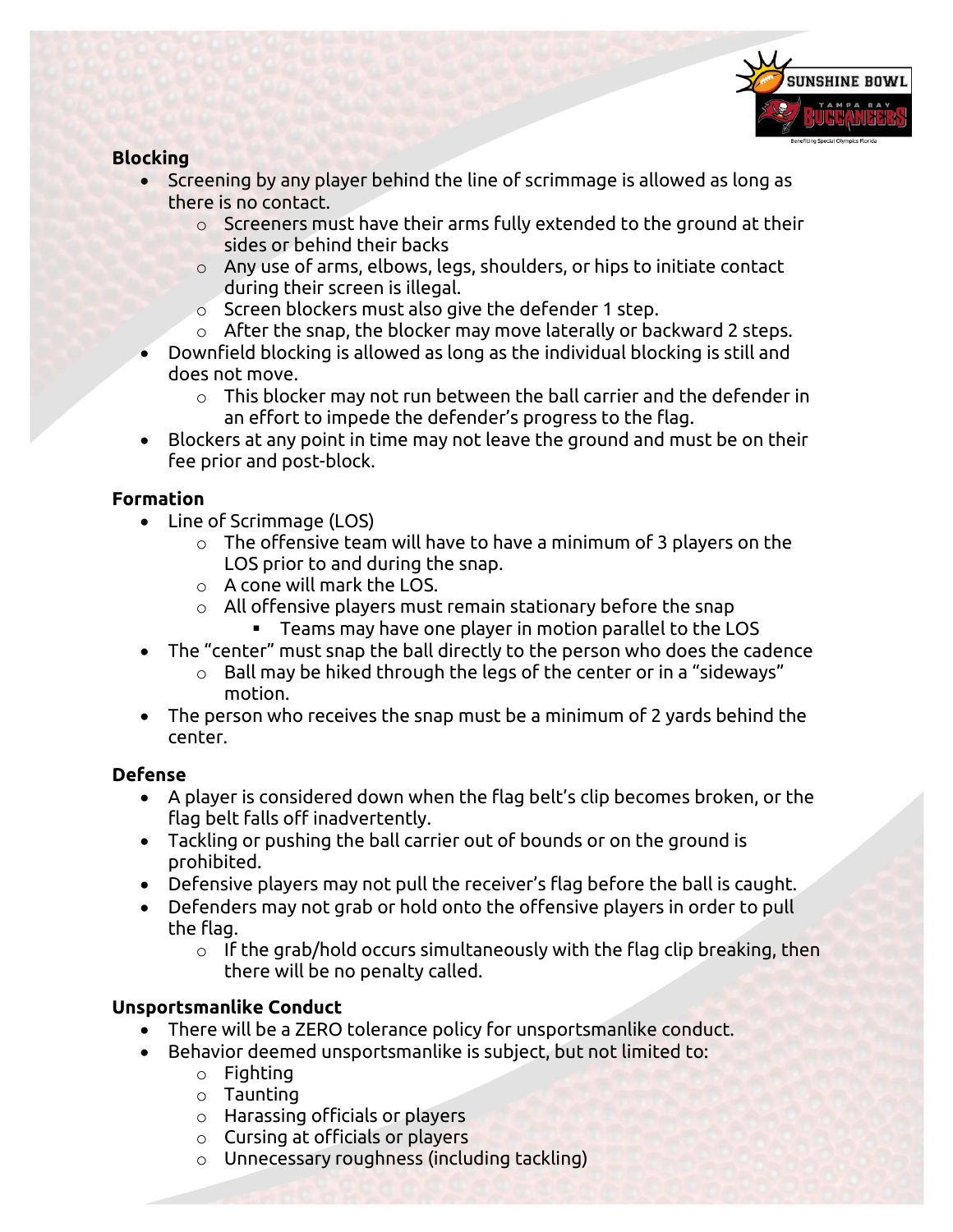

- Any team/player (during a game or not) with such behavior will be subject to penalties during a game, forfeiture of the team, or disqualification from the tournament and removal from the stadium.
	- o Players receiving 2 unsportsmanlike penalties will be ejected from the game and disqualified from play for the games following.
	- $\circ$  If a player is ejected, they will have 1 minute to leave the field. If the player does not comply, the official may end the game and the offending team will receive a forfeit regardless of the current score.

#### **Penalties**

- Players will have the option of accepting or declining all penalties.
	- $\circ$  There will be no option to only accept the penalty and not the yardage or vice versa.
- All penalties will be accepted from the line of scrimmage or spot of the foul.
	- o Contact fouls: 5 yards
	- o Non-contact: 3 yards
- All penalties will be replay down with the exception of roughing the passer and illegal forward pass.
- 3-yard Penalties:
	- o Offside
	- o False start
	- o Illegal equipment
	- o Ineligible receiver
	- o Illegal participation
	- $\circ$  Illegal substitution
	- o Illegal motion
	- o Illegal shift
	- o Delay of game
	- o Illegal forward pass (loss of down)
	- o Illegal flag pull
	- o Illegal tied belt (subject to DQ)
	- o Impeding the rush
- 5-yard penalties:
	- o Holding
	- o Pass interference
	- o Illegal contact
		- Stiff arm
		- Stripping the ball
		- Pushing
	- o Flag guarding
	- o Unsportsmanlike conduct
	- $\circ$  Roughing the passer (automatic 1st down)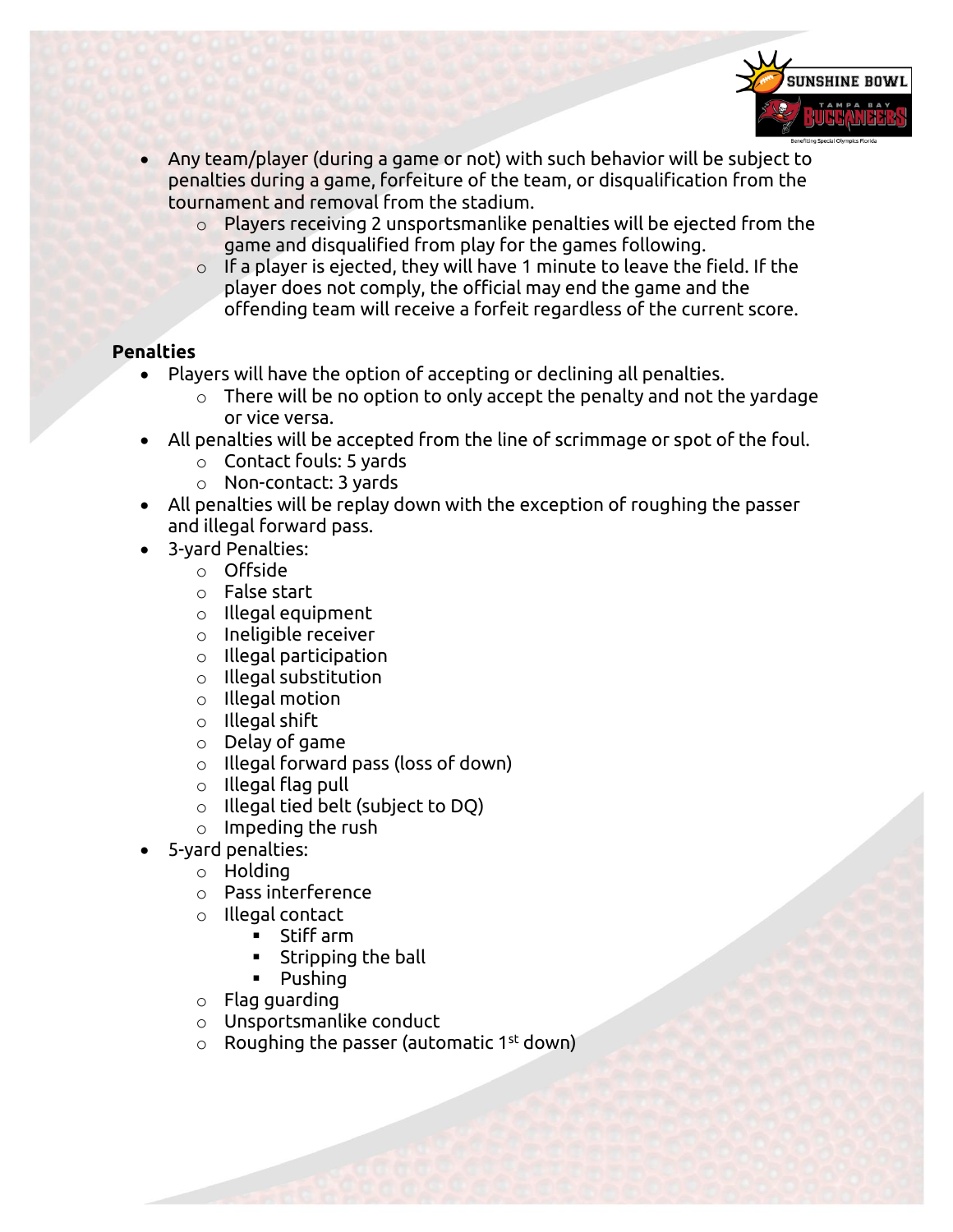

## **CO-ED Rules**

*\*\*Unless stated differently below, all rules will be the same as above\*\**

#### **General Guidelines**

- Rosters will still have 12 players
	- $\circ$  Teams will field 6 players while maintaining the ratio of 4 male and 2 females on the field at all times.
	- o Teams may start with 5 but must keep an acceptable ratio.
	- $\circ$  Acceptable ratios (if playing with 5 players):
		- 2 males/3 females
		- 3 males/2 females
	- $\circ$  Co-ed teams may substitute a female for a male, but never a male for a female

#### **Equipment & Uniforms**

- Teams will have the option to either use a regulation size football or a youth size football
	- $\circ$  Both teams may use their own football if approved by the official.
- Both males and females must keep their shirts or jerseys tucked in at all times. No exception.

#### **Scoring**

- Touchdown: 6 points (male) and 8 points (female)
- Extra points will be the same as other divisions.

## **Youth Rules**

*\*\*Unless stated differently below, all rules will be the same as the general rules\*\**

#### **General Guidelines**

- Teams shall field 5 players to start the game.
	- o Rosters may include up to 12 players
	- $\circ$  Teams shall have 4 to start the game or it will result in a forfeit

#### **Timing**

- Games will be played as 2 10 minute halves.
	- o There will be a 3 minute halftime.
	- $\circ$  Clock will remain running until the last 2 minutes of the second half.

#### **Equipment & Uniforms**

- Teams will have the option to either use a youth or junior size football.
	- o Both teams may use their own football if approved by the official.